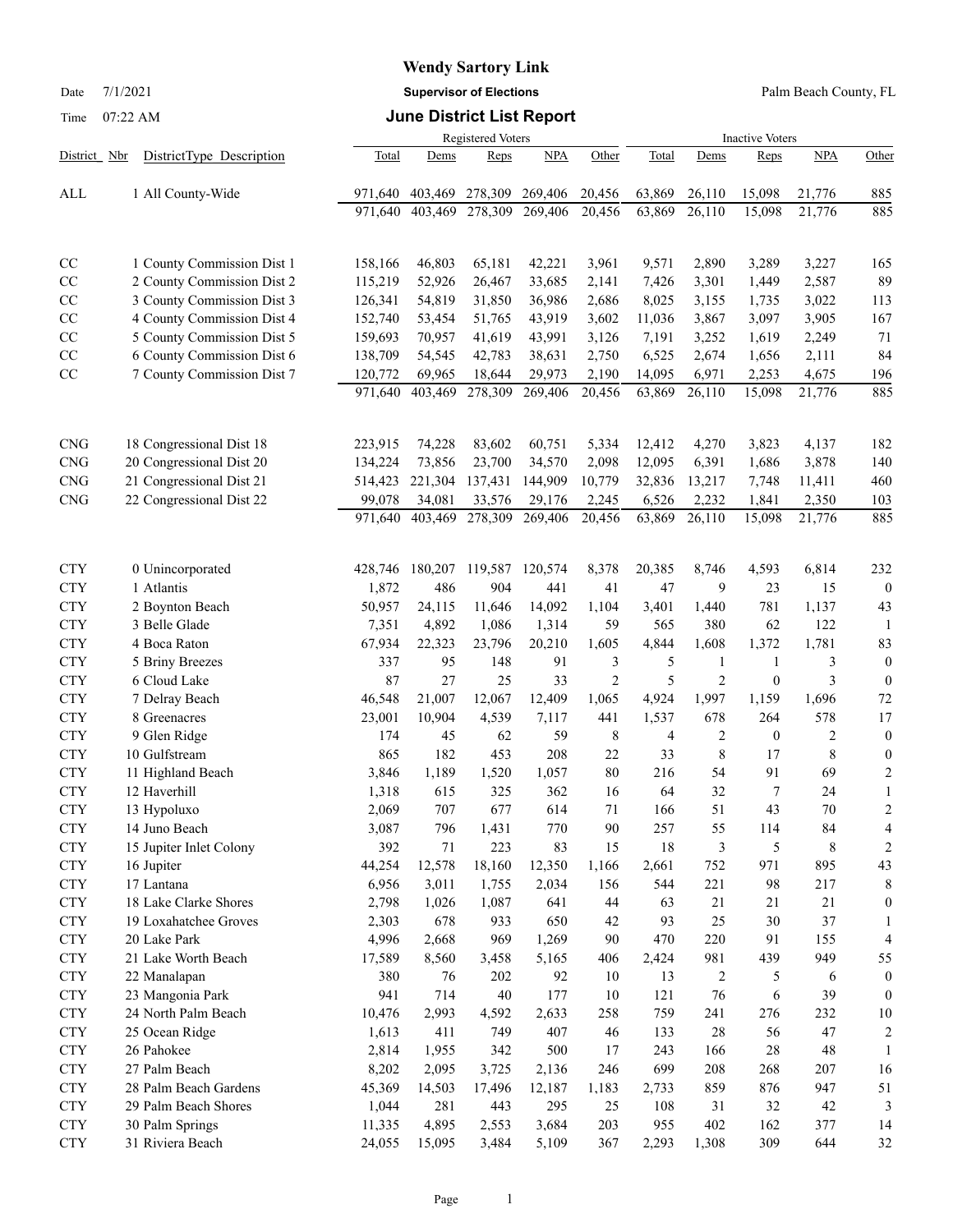Date 7/1/2021 **Supervisor of Elections** Palm Beach County, FL

## Time 07:22 AM **June District List Report**

|              |                             | Registered Voters |                 |         |                  |                 |        | <b>Inactive Voters</b> |                |                 |                  |  |  |
|--------------|-----------------------------|-------------------|-----------------|---------|------------------|-----------------|--------|------------------------|----------------|-----------------|------------------|--|--|
| District Nbr | DistrictType Description    | Total             | Dems            | Reps    | <b>NPA</b>       | Other           | Total  | Dems                   | Reps           | <b>NPA</b>      | Other            |  |  |
| <b>CTY</b>   | 32 Royal Palm Beach         | 27,257            | 11,874          | 6,945   | 7,889            | 549             | 1,323  | 535                    | 295            | 478             | 15               |  |  |
| <b>CTY</b>   | 33 South Bay                | 1,516             | 1,198           | 83      | 224              | 11              | 130    | 106                    | 6              | 18              | $\boldsymbol{0}$ |  |  |
| <b>CTY</b>   | 34 South Palm Beach         | 1,311             | 417             | 492     | 367              | 35              | 131    | 45                     | 40             | 45              | 1                |  |  |
| <b>CTY</b>   | 35 Tequesta                 | 4,935             | 1,212           | 2,360   | 1,261            | 102             | 290    | 74                     | 119            | 93              | 4                |  |  |
| <b>CTY</b>   | 36 Village Of Golf          | 270               | 35              | 188     | 43               | 4               | 13     | $\overline{c}$         | 10             | 1               | $\boldsymbol{0}$ |  |  |
| <b>CTY</b>   | 37 Wellington               | 42,537            | 15,267          | 13,988  | 12,357           | 925             | 2,637  | 858                    | 831            | 910             | 38               |  |  |
| <b>CTY</b>   | 38 Westlake                 | 1,303             | 440             | 419     | 406              | 38              | 12     | $\overline{c}$         | 9              | 1               | $\boldsymbol{0}$ |  |  |
| <b>CTY</b>   | 39 West Palm Beach          | 68,802            | 33,826          | 15,357  | 18,096           | 1,523           | 8,550  | 3,881                  | 1,588          | 2,953           | 128              |  |  |
|              |                             | 971,640           | 403,469         | 278,309 | 269,406          | 20,456          | 63,869 | 26,110                 | 15,098         | 21,776          | 885              |  |  |
| <b>HSE</b>   | 81 State House Dist 81      | 114,865           | 50,163          | 30,434  | 32,126           | 2,142           | 4,864  | 2,241                  | 1,044          | 1,526           | 53               |  |  |
| <b>HSE</b>   | 82 State House Dist 82      | 53,533            | 14,946          | 22,723  | 14,515           | 1,349           | 3,203  | 906                    | 1,191          | 1,058           | 48               |  |  |
| <b>HSE</b>   | 85 State House Dist 85      | 137,064           | 43,976          | 52,493  | 37,327           | 3,268           | 6,632  | 2,214                  | 2,055          | 2,256           | 107              |  |  |
| <b>HSE</b>   | 86 State House Dist 86      | 116,463           | 48,696          | 32,383  | 33,024           | 2,360           | 7,290  | 2,939                  | 1,783          | 2,478           | 90               |  |  |
| <b>HSE</b>   | 87 State House Dist 87      | 73,907            | 33,001          | 15,845  | 23,774           | 1,287           | 5,664  | 2,438                  | 944            | 2,205           | 77               |  |  |
| <b>HSE</b>   | 88 State House Dist 88      | 101,293           | 60,906          | 14,381  | 24,294           | 1,712           | 11,515 | 5,868                  | 1,620          | 3,849           | 178              |  |  |
| <b>HSE</b>   | 89 State House Dist 89      | 128,100           | 42,910          | 45,394  | 36,432           | 3,364           | 11,555 | 3,857                  | 3,404          | 4,106           | 188              |  |  |
| <b>HSE</b>   | 90 State House Dist 90      | 114,957           | 51,074          | 28,391  | 33,126           | 2,366           | 6,259  | 2,584                  | 1,409          | 2,194           | 72               |  |  |
| <b>HSE</b>   | 91 State House Dist 91      | 131,458           | 57,797          | 36,265  | 34,788           | 2,608           | 6,887  | 3,063                  | 1,648          | 2,104           | 72               |  |  |
|              |                             | 971,640           | 403,469         | 278,309 | 269,406          | 20,456          | 63,869 | 26,110                 | 15,098         | 21,776          | 885              |  |  |
| <b>SB</b>    | 1 School Board Dist 1       | 155,296           | 46,258          | 63,719  | 41,453           | 3,866           | 9,151  | 2,772                  | 3,122          | 3,097           | 160              |  |  |
| SB           | 2 School Board Dist 2       | 106,956           | 48,011          | 25,503  | 31,545           | 1,897           | 6,762  | 3,020                  | 1,300          | 2,362           | $80\,$           |  |  |
| SB           | 3 School Board Dist 3       | 161,909           | 74,796          | 40,476  | 43,382           | 3,255           | 6,990  | 3,181                  | 1,537          | 2,204           | 68               |  |  |
| <b>SB</b>    | 4 School Board Dist 4       | 143,050           | 55,230          | 43,888  | 40,399           | 3,533           | 12,099 | 4,359                  | 3,224          | 4,318           | 198              |  |  |
| SB           | 5 School Board Dist 5       | 151,269           | 55,901          | 46,741  | 45,438           | 3,189           | 8,893  | 3,249                  | 2,315          | 3,200           | 129              |  |  |
| SB           | 6 School Board Dist 6       | 133,242           | 52,844          | 40,517  | 37,245           | 2,636           | 6,404  | 2,639                  | 1,611          | 2,078           | 76               |  |  |
| <b>SB</b>    | 7 School Board Dist 7       | 119,918           | 70,429          | 17,465  | 29,944           | 2,080           | 13,570 | 6,890                  | 1,989          | 4,517           | 174              |  |  |
|              |                             | 971,640           | 403,469         | 278,309 | 269,406          | 20,456          | 63,869 | 26,110                 | 15,098         | 21,776          | 885              |  |  |
| <b>SEN</b>   | 25 State Senate Dist 25     | 31,170            | 10,515          | 11,616  | 8,426            | 613             | 1,101  | 501                    | 257            | 325             | 18               |  |  |
| <b>SEN</b>   | 29 State Senate Dist 29     | 263,004           | 102,143         | 80,005  | 75,434           | 5,422           | 14,630 | 5,638                  | 3,835          | 4,960           | 197              |  |  |
| <b>SEN</b>   | 30 State Senate Dist 30     | 347,859           | 140,835         | 106,005 | 93,385           | 7,634           | 25,650 | 10,550                 | 6,159          | 8,575           | 366              |  |  |
| <b>SEN</b>   | 31 State Senate Dist 31     |                   | 329,607 149,976 | 80,683  | 92,161           | 6,787           | 22,488 | 9,421                  | 4,847          | 7,916           | 304              |  |  |
|              |                             | 971,640           | 403,469         | 278,309 | 269,406          | 20,456          | 63,869 | 26,110                 | 15,098         | 21,776          | 885              |  |  |
| TAC          | 1 Acme Improvement District | 36,047            | 12,889          | 12,046  | 10,354           | 758             | 2,247  | 730                    | 707            | 774             | 36               |  |  |
|              |                             | 36,047            | 12,889          | 12,046  | 10,354           | 758             | 2,247  | 730                    | 707            | 774             | $\overline{36}$  |  |  |
| TBC          | 1 Briger Comm Dev Dist      | 1,200             | 716             | 114     | 355              | 15              | 42     | 23                     | 4              | 14              |                  |  |  |
|              |                             | 1,200             | 716             | 114     | $\overline{355}$ | $\overline{15}$ | 42     | $\overline{23}$        | $\overline{4}$ | $\overline{14}$ | 1                |  |  |
| TBT          | 1 Boca Raton Taxing Dist    | 91,191            | 31,448          | 30,700  | 26,974           | 2,069           | 6,173  | 2,127                  | 1,711          | 2,235           | 100              |  |  |
|              |                             | 91,191            | 31,448          | 30,700  | 26,974           | 2,069           | 6,173  | 2,127                  | 1,711          | 2,235           | 100              |  |  |
| TBV          | 1 Boynton Village Comm Dist | 637               | 263             | 175     | 173              | 26              | 37     | 11                     | 12             | 13              |                  |  |  |
|              |                             | 637               | 263             | 175     | 173              | 26              | 37     | $11\,$                 | 12             | 13              | 1                |  |  |
|              |                             |                   |                 |         |                  |                 |        |                        |                |                 |                  |  |  |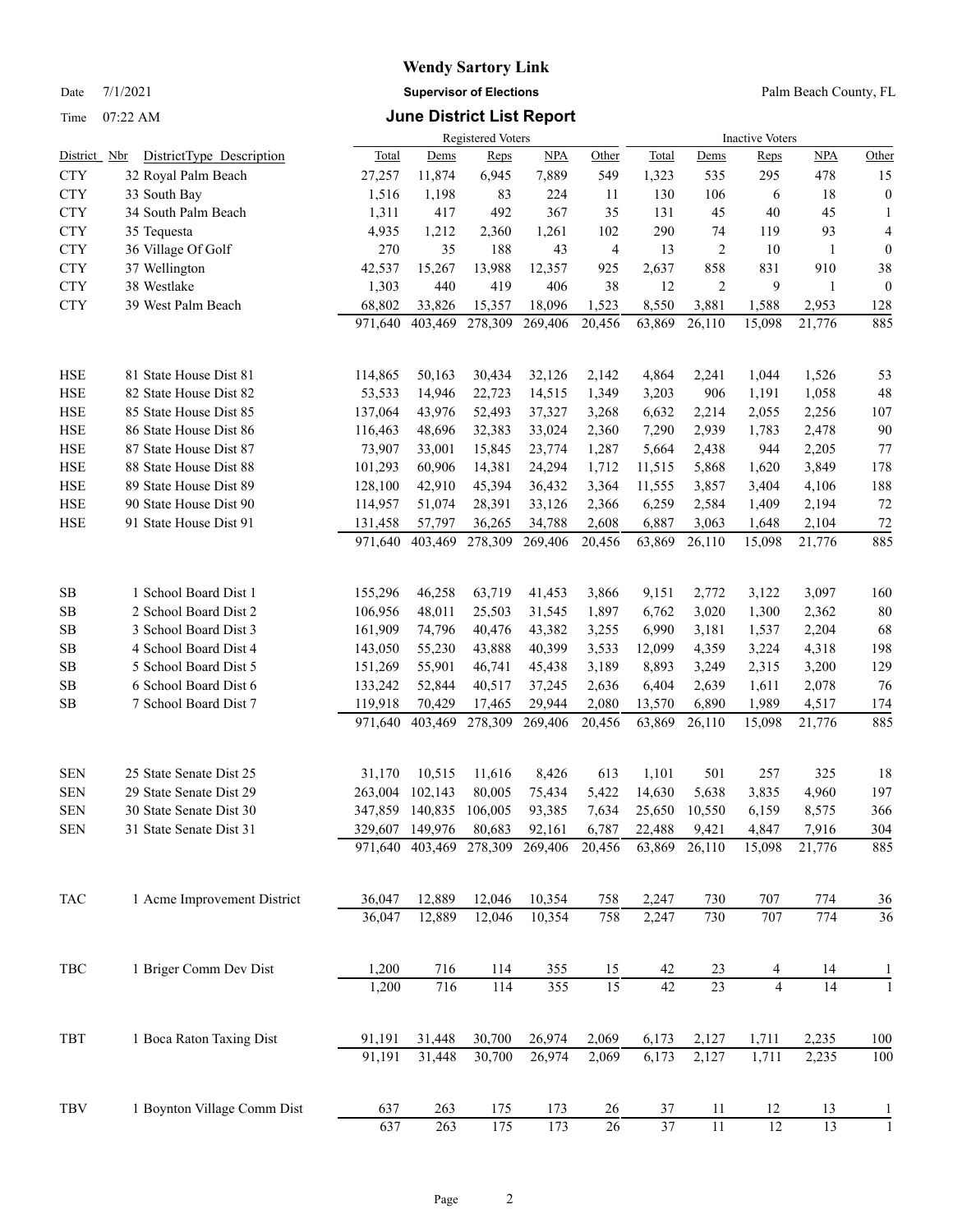Date 7/1/2021 **Supervisor of Elections** Palm Beach County, FL

| Time                 | 07:22 AM                         |                   | <b>June District List Report</b> |                  |                  |                  |                        |                  |                 |                 |                  |  |
|----------------------|----------------------------------|-------------------|----------------------------------|------------------|------------------|------------------|------------------------|------------------|-----------------|-----------------|------------------|--|
|                      |                                  | Registered Voters |                                  |                  |                  |                  | <b>Inactive Voters</b> |                  |                 |                 |                  |  |
| District Nbr         | DistrictType Description         | Total             | Dems                             | Reps             | NPA              | Other            | Total                  | Dems             | Reps            | NPA             | Other            |  |
| <b>TEN</b>           | 1 Lox Environ Imprv Dist         | 64,423            | 17,905                           | 27,482           | 17,443           | 1,593            | 3,597                  | 997              | 1,352           | 1,193           | 55               |  |
|                      |                                  | 64,423            | 17,905                           | 27,482           | 17,443           | 1,593            | 3,597                  | 997              | 1,352           | 1,193           | $\overline{55}$  |  |
| <b>TGA</b>           | 1 Greenacres Annexation Question | $\boldsymbol{0}$  | $\boldsymbol{0}$                 | $\boldsymbol{0}$ | $\boldsymbol{0}$ | $\boldsymbol{0}$ |                        | $\boldsymbol{0}$ | 0               | 0               | $\boldsymbol{0}$ |  |
|                      |                                  | $\Omega$          | $\theta$                         | $\theta$         | $\theta$         | $\overline{0}$   |                        | $\Omega$         | $\Omega$        | $\Omega$        | $\overline{0}$   |  |
| THC                  | 1 Hamal Comm Dev Dist            | 2,385             | 1,219                            | 421              | 699              | 46               | 136                    | 67               | 23              | 43              | $\frac{3}{3}$    |  |
|                      |                                  | 2,385             | 1,219                            | 421              | 699              | 46               | 136                    | $\overline{67}$  | $\overline{23}$ | $\overline{43}$ |                  |  |
| <b>THY</b>           | 1 Hypo Haverhill Comm Dist       | 631               | 298                              | 113              | 204              | 16               | 14                     | 6                | 5               | 3               |                  |  |
|                      |                                  | 631               | 298                              | 113              | 204              | $\overline{16}$  | $\overline{14}$        | 6                | $\overline{5}$  | $\overline{3}$  | $\overline{0}$   |  |
| TIT                  | 1 Indian Trail Imprv Dist        | 35,374            | 11,743                           | 12,560           | 10,343           | 728              | 876                    | 328              | 231             | 306             | 11               |  |
|                      |                                  | 35,374            | 11,743                           | 12,560           | 10,343           | 728              | 876                    | 328              | 231             | 306             | $\overline{11}$  |  |
| <b>TJC</b>           | 1 Journeys Comm Dev Dist         | 1,130             | 426                              | 332              | 352              | 20               | 55                     | 17               | 14              | 24              | $\boldsymbol{0}$ |  |
|                      |                                  | 1,130             | 426                              | 332              | 352              | $\overline{20}$  | $\overline{55}$        | $\overline{17}$  | 14              | $\overline{24}$ | $\mathbf{0}$     |  |
| $\operatorname{TJI}$ | 1 Jupiter Inlet Dist             | 93,710            | 26,022                           | 40,157           | 25,221           | 2,310            | 5,015                  | 1,418            | 1,842           | 1,675           | 80               |  |
|                      |                                  | 93,710            | 26,022                           | 40,157           | 25,221           | 2,310            | 5,015                  | 1,418            | 1,842           | 1,675           | 80               |  |
| TLI                  | 1 Library District               |                   | 648,138 260,796 192,894 181,127  |                  |                  | 13,321           | 33,636                 | 13,465           | 8,441           | 11,312          | 418              |  |
|                      |                                  |                   | 648,138 260,796 192,894          |                  | 181,127          | 13,321           | 33,636                 | 13,465           | 8,441           | 11,312          | 418              |  |
| <b>TMC</b>           | 1 Monterey Comm Dev Dist         | 450               | 208                              | 79               | 146              | 17               | 22                     | 12               |                 |                 |                  |  |
|                      |                                  | 450               | 208                              | 79               | 146              | $\overline{17}$  | $\overline{22}$        | $\overline{12}$  | $\mathcal{L}$   | $\overline{7}$  |                  |  |
| TMH                  | 1 Marsh Harbour Comm Dev         | 547               | 388                              | 32               | 119              | 8                | 47                     | 29               | 2               | 15              |                  |  |
|                      |                                  | 547               | 388                              | $\overline{32}$  | 119              | $\overline{8}$   | $\overline{47}$        | $\overline{29}$  | $\overline{2}$  | $\overline{15}$ |                  |  |
| TNI                  | 1 Northern Imprv Dist            | 126,503           | 46,705                           | 42,346           | 34,412           | 3,040            | 8,603                  | 3,243            | 2,327           | 2,896           | 137              |  |
|                      |                                  | 126,503           | 46,705                           | 42,346           | 34,412           | 3,040            | 8,603                  | 3,243            | 2,327           | 2,896           | 137              |  |
| <b>TOO</b>           | 1 Osprey Oaks Comm Dev           | 440               | 177                              | 121              | 133              | 9                |                        | 5                | 3               |                 |                  |  |
|                      |                                  | 440               | 177                              | 121              | 133              | $\overline{9}$   | $\overline{9}$         | $\overline{5}$   | $\overline{3}$  |                 | $\overline{0}$   |  |
| <b>TOP</b>           | 1 Old Palm Comm Dev              | 400               | 61                               | 245              | 83               | 11               | 5                      | 2                |                 | 1               |                  |  |
|                      |                                  | 400               | $\overline{61}$                  | 245              | 83               | $\overline{11}$  | $\overline{5}$         | $\overline{2}$   | $\mathbf{1}$    |                 |                  |  |
| <b>TPC</b>           | 1 Plantation Comm Dev Dist       | 1,407             | 559                              | 377              | 445              | 26               | 33                     | 19               | 5               | 9               | $\boldsymbol{0}$ |  |
|                      |                                  | 1,407             | 559                              | $\overline{377}$ | 445              | $\overline{26}$  | $\overline{33}$        | 19               | $\overline{5}$  | $\overline{9}$  | $\boldsymbol{0}$ |  |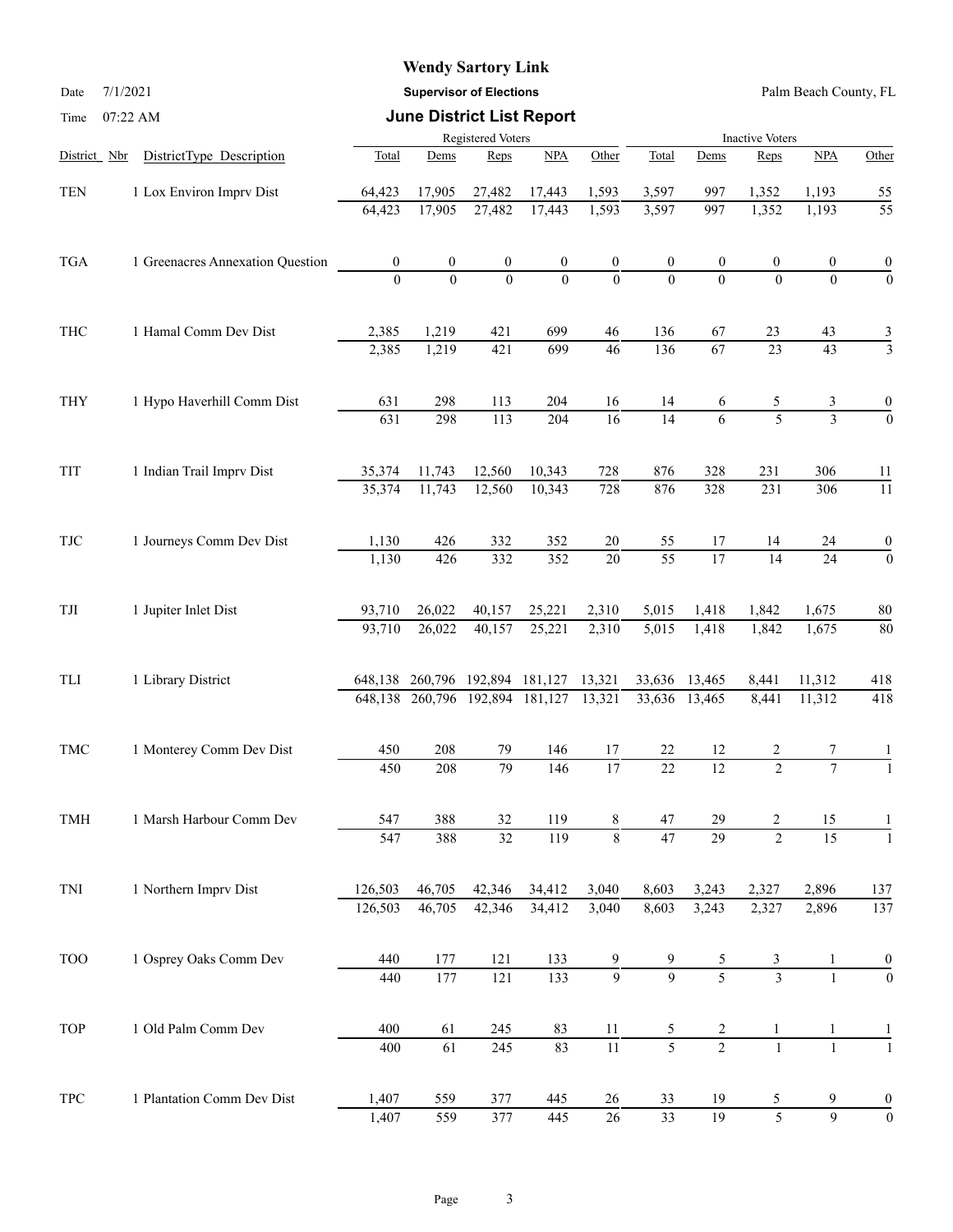Date 7/1/2021 **Supervisor of Elections** Palm Beach County, FL

| Time | $07:22$ AM |  |
|------|------------|--|
|      |            |  |

## **June District List Report**

|                          |                           |               | <b>Inactive Voters</b> |                       |                  |                       |                 |                                |                                  |                 |                                      |
|--------------------------|---------------------------|---------------|------------------------|-----------------------|------------------|-----------------------|-----------------|--------------------------------|----------------------------------|-----------------|--------------------------------------|
| District Nbr             | DistrictType Description  | Total         | Dems                   | Reps                  | <b>NPA</b>       | Other                 | Total           | Dems                           | Reps                             | <b>NPA</b>      | Other                                |
| TPO                      | 1 Port Of Palm Beach      | 302,569       | 133,186                | 83,010                | 80,190           | 6,183                 | 22,877          | 10,144                         | 4,942                            | 7,473           | 318                                  |
|                          |                           | 302,569       | 133,186                | 83,010                | 80,190           | 6,183                 | 22,877          | 10,144                         | 4,942                            | 7,473           | 318                                  |
| <b>TRC</b>               | 1 Renaissance Comm Dev    | 1,708         | 696                    | 390                   |                  |                       | 209             |                                |                                  |                 |                                      |
|                          |                           | 1,708         | 696                    | 390                   | 567<br>567       | 55<br>$\overline{55}$ | 209             | 73<br>$\overline{73}$          | 48<br>48                         | 86<br>86        | $\overline{2}$<br>$\overline{2}$     |
|                          |                           |               |                        |                       |                  |                       |                 |                                |                                  |                 |                                      |
| <b>TSB</b>               | 1 Sonoma Bay Comm Dev     | 404           | 264                    | 33<br>$\overline{33}$ | 104              | 3<br>$\overline{3}$   | 56<br>56        | 39<br>$\overline{39}$          | 7<br>$\overline{7}$              | 10              | $\boldsymbol{0}$                     |
|                          |                           | 404           | 264                    |                       | 104              |                       |                 |                                |                                  | 10              | $\boldsymbol{0}$                     |
| TSI                      | 1 Seminole Imprv Dist     | 1,303         | 440                    | 419                   | 406              | 38                    | 12              | 2                              | 9                                |                 | $\boldsymbol{0}$                     |
|                          |                           | 1,303         | 440                    | 419                   | 406              | $\overline{38}$       | $\overline{12}$ | $\overline{2}$                 | $\overline{9}$                   | $\mathbf{1}$    | $\boldsymbol{0}$                     |
| <b>TTC</b>               | 1 Terracina Comm Dev Dist | 994           | 551                    | 155                   | 269              | 19                    | 69              | 37                             | 8                                | 24              | 0                                    |
|                          |                           | 994           | 551                    | 155                   | 269              | $\overline{19}$       | $\overline{69}$ | $\overline{37}$                | 8                                | $\overline{24}$ | $\boldsymbol{0}$                     |
| <b>TTO</b>               | 1 Thousand Comm Dev Dist  | 1,450         | 888                    | 176                   | 360              | 26                    | 85              | 52                             | 4                                | 28              |                                      |
|                          |                           | 1,450         | 888                    | 176                   | 360              | 26                    | 85              | $\overline{52}$                | $\overline{4}$                   | $\overline{28}$ | $\mathbf{1}$                         |
| $\operatorname{TVC}$     | 1 Vista Comm Dev Dist     | 351           | 160                    | 55                    | 121              | 15                    | 16              | 10                             |                                  | 5               | $\boldsymbol{0}$                     |
|                          |                           | 351           | 160                    | $\overline{55}$       | 121              | $\overline{15}$       | $\overline{16}$ | $\overline{10}$                | $\mathbf{1}$                     | $\overline{5}$  | $\overline{0}$                       |
| $\operatorname{TWC}$     | 1 Winston Comm Dev Dist   | 1,161         | 410                    | 347                   | 371              | 33                    | 68              | 19                             | $30\,$                           | 19              | 0                                    |
|                          |                           | 1,161         | 410                    | 347                   | $\overline{371}$ | $\overline{33}$       | 68              | 19                             | $\overline{30}$                  | $\overline{19}$ | $\boldsymbol{0}$                     |
| TWP                      | 1 Wyndam Park Comm Dev    | 665           | 372                    | 78                    | 204              | 11                    | 22              | 10                             | 3                                | 8               |                                      |
|                          |                           | 665           | $\overline{372}$       | $\overline{78}$       | 204              | $\overline{11}$       | $\overline{22}$ | $\overline{10}$                | $\overline{3}$                   | 8               | $\mathbf{1}$                         |
| <b>WRD</b>               | 11 Ward 1                 | 1,872         | 486                    | 904                   | 441              | 41                    | 47              | 9                              | 23                               | 15              | $\boldsymbol{0}$                     |
| <b>WRD</b>               | 21 Boynton Beach Dist 1   | 14,070        | 6,107                  | 3,687                 | 3,903            | 373                   | 913             | 375                            | 223                              | 304             | 11                                   |
| <b>WRD</b>               | 22 Boynton Beach Dist 2   | 11,392        | 6,787                  | 1,688                 | 2,740            | 177                   | 780             | 406                            | 120                              | 244             | $10\,$                               |
| <b>WRD</b>               | 23 Boynton Beach Dist 3   | 12,882        | 5,519                  | 3,415                 | 3,642            | 306                   | 941             | 351                            | 253                              | 325             | 12                                   |
| <b>WRD</b>               | 24 Boynton Beach Dist 4   | 12,613        | 5,702                  | 2,856                 | 3,807            | 248                   | 767             | 308                            | 185                              | 264             | $10\,$                               |
| <b>WRD</b>               | 31 Ward 1                 | 7,351         | 4,892                  | 1,086                 | 1,314            | 59                    | 565             | 380                            | 62                               | 122             | -1                                   |
| <b>WRD</b>               | 41 Ward 1                 | 67,934        | 22,323                 | 23,796                | 20,210           | 1,605                 | 4,844           | 1,608                          | 1,372                            | 1,781           | 83                                   |
| <b>WRD</b><br><b>WRD</b> | 51 Ward 1<br>61 Ward 1    | 337<br>$87\,$ | 95<br>$27\,$           | 148<br>$25\,$         | 91<br>33         | 3<br>$\overline{c}$   | 5<br>5          | $\mathbf{1}$<br>$\overline{c}$ | $\mathbf{1}$<br>$\boldsymbol{0}$ | 3<br>3          | $\boldsymbol{0}$<br>$\boldsymbol{0}$ |
| <b>WRD</b>               | 71 Ward 1                 | 46,548        | 21,007                 | 12,067                | 12,409           | 1,065                 | 4,924           | 1,997                          | 1,159                            | 1,696           | 72                                   |
| <b>WRD</b>               | 81 Ward 1                 | 23,001        | 10,904                 | 4,539                 | 7,117            | 441                   | 1,537           | 678                            | 264                              | 578             | 17                                   |
| <b>WRD</b>               | 91 Ward 1                 | 174           | 45                     | 62                    | 59               | $\,8\,$               | 4               | 2                              | $\boldsymbol{0}$                 | $\overline{c}$  | $\boldsymbol{0}$                     |
| <b>WRD</b>               | 101 Ward 1                | 865           | 182                    | 453                   | 208              | $22\,$                | 33              | $\,$ $\,$                      | 17                               | $\,8\,$         | $\boldsymbol{0}$                     |
| <b>WRD</b>               | 111 Ward 1                | 3,846         | 1,189                  | 1,520                 | 1,057            | $80\,$                | 216             | 54                             | 91                               | 69              | $\overline{\mathbf{c}}$              |
| <b>WRD</b>               | 121 Ward 1                | 1,318         | 615                    | 325                   | 362              | 16                    | 64              | 32                             | 7                                | 24              | 1                                    |
| <b>WRD</b>               | 131 Ward 1                | 2,069         | 707                    | 677                   | 614              | 71                    | 166             | 51                             | 43                               | $70\,$          | $\overline{c}$                       |
| <b>WRD</b>               | 141 Ward 1                | 3,087         | 796                    | 1,431                 | 770              | $90\,$                | 257             | 55                             | 114                              | $\bf 84$        | 4                                    |
| <b>WRD</b>               | 151 Ward 1                | 392           | 71                     | 223                   | 83               | 15                    | $18\,$          | $\mathfrak{Z}$                 | $\sqrt{5}$                       | $\,8\,$         | $\overline{c}$                       |